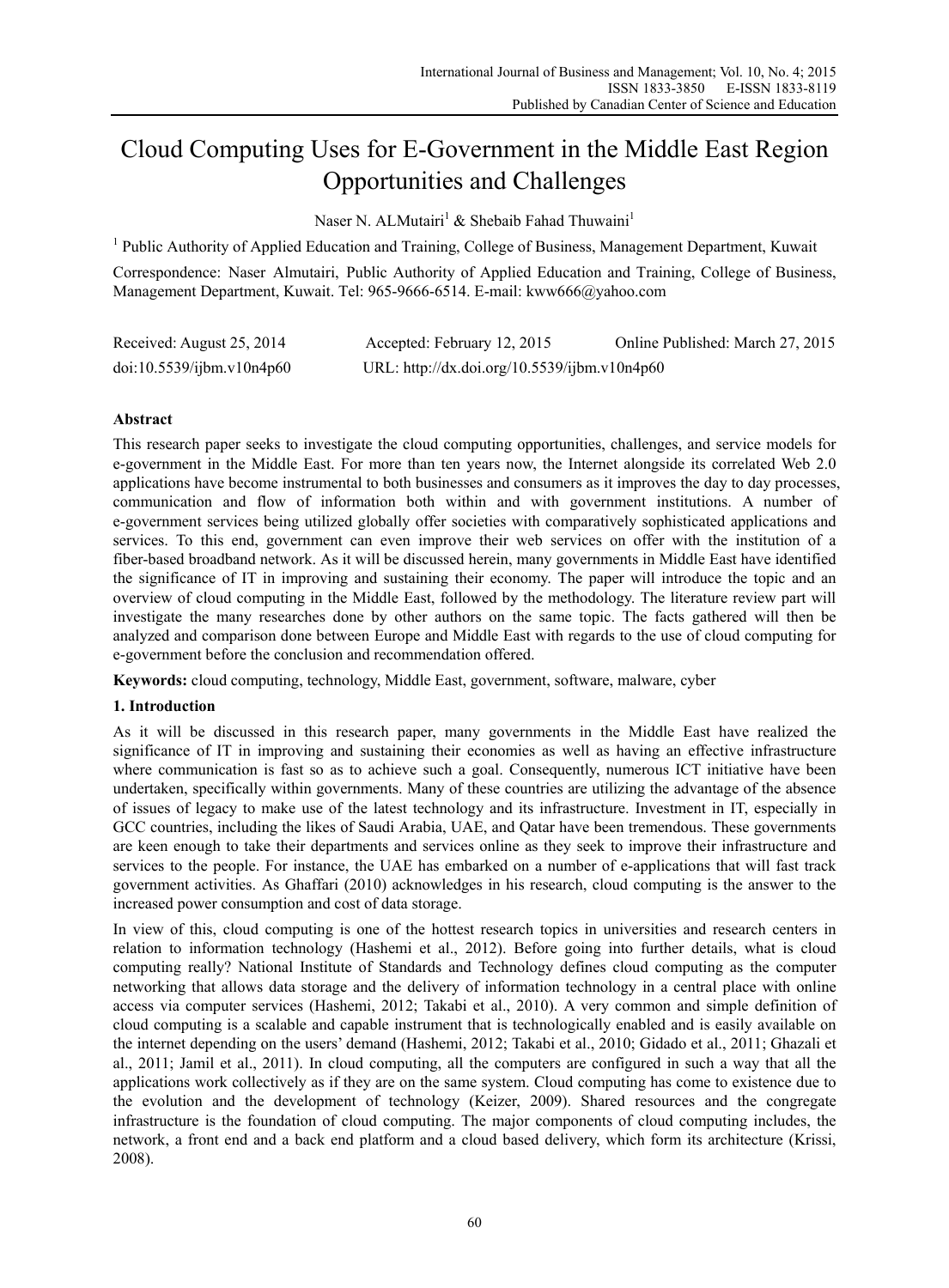# **2. Literature Review**

# *2.1 Characteristics and Components of Cloud Computing*

A study done by Ghazali et al. (2011) notes that, it is important to comprehend the significance of the cloud's components and features, the use of the developed models and how to use cloud computing services so as to know and accept cloud computing. According to the National Institute of Standards and technology, cloud computing has five distinctive characteristics; resource pooling, wide network access, measured service, on demand self-service, elasticity (Hashemi, 2012; Takabi et al., 2010; Gidado et al., 2011; Ghazali et al., 2011; Jamil et al., 2011). In resource pooling, the main computer resources are gathered in a centralized place so as to serve several users through a model that is multi-tenant and it possess different virtual and physical resources which are assigned as well as reassigned in line with the customers' demands.

Hashemi (2012) and Takabi et al. (2010) have defined four types of clouds. Also in his Master's thesis, Sachdeva (2011) depicts that there are public and private clouds; public cloud is for public use, specifically to those who have access to web service, resources and application. On the other hand, private cloud as cloud applications that can only be accessed by the individuals in an organization while barring the those out of the organization from accessing them. According to Winkler (2011), community cloud is prepared and provides some common resources and application made available. Hybrid cloud combines the private, public or community clouds and it uses external and internal cloud service providers (Khawaja et al., 2012). Also in a study by Tong et al. (2012), he notes that cloud computing has a wide network access where the capabilities and applications are made available in the whole network and is easily accessed through thick and thin platforms such as the laptops, mobile phones, tablets and workstations. Computer capabilities and applications are easily released and provided according to the user demand which is available to the user in unlimited amount at any given time (Ristenpart et al., 2009).

#### *2.2 Components of Cloud Computing*

According to research by Ferrer (2009), cloud computing comprises of two main components: the front end and the back end, which get to be connected by the Internet. The back end refers to the cloud itself and it provides the computers' data storage, which develops the cloud's services, servers and applications. The front end refers to the medium through which the user accesses the system and it comprises of the various applications that users use to access the clouds and a computer network. Hashemi (2012) and Takabi et al. (2010) present cloud services in three models: infrastructure as service (IaaS), platform as service (PaaS), and software as service (SaaS). The cloud has a virtual machine monitor (VMM) that allows simultaneous of the cloud's applications. These layers are the infrastructure layer, platform layer and the application layer. The infrastructure layer is the base of the cloud which comprises of the network devices, the storage facilities and the servers. While using Infrastructure as a Service (IaaS), the user has no control over the basic infrastructure other than the storage, operating systems, some applications and network components.

The platform layer provides the application infrastructure. As Sachdeva (2011) notes, through the Platform as a Service (PaaS), a user can access the operating systems and other services. PaaS provides the user with a medium to deploy computer applications to the cloud by use of programming thus the user has control over the deploying applications alone. The application layer is mostly seen as the cloud. All the applications go through the application layer, which is provided by demand to the users (Hashemi, 2012; Takabi et al., 2010; Gidado et al., 2011; Ghazali et al., 2011; Jamil et al., 2011; Khawaja et al., 2012; Winkler, 2011; Sachdeva, 2011). An example of Software as a Service (SaaS) is Google Pack. Figure 1 shows the components of the cloud.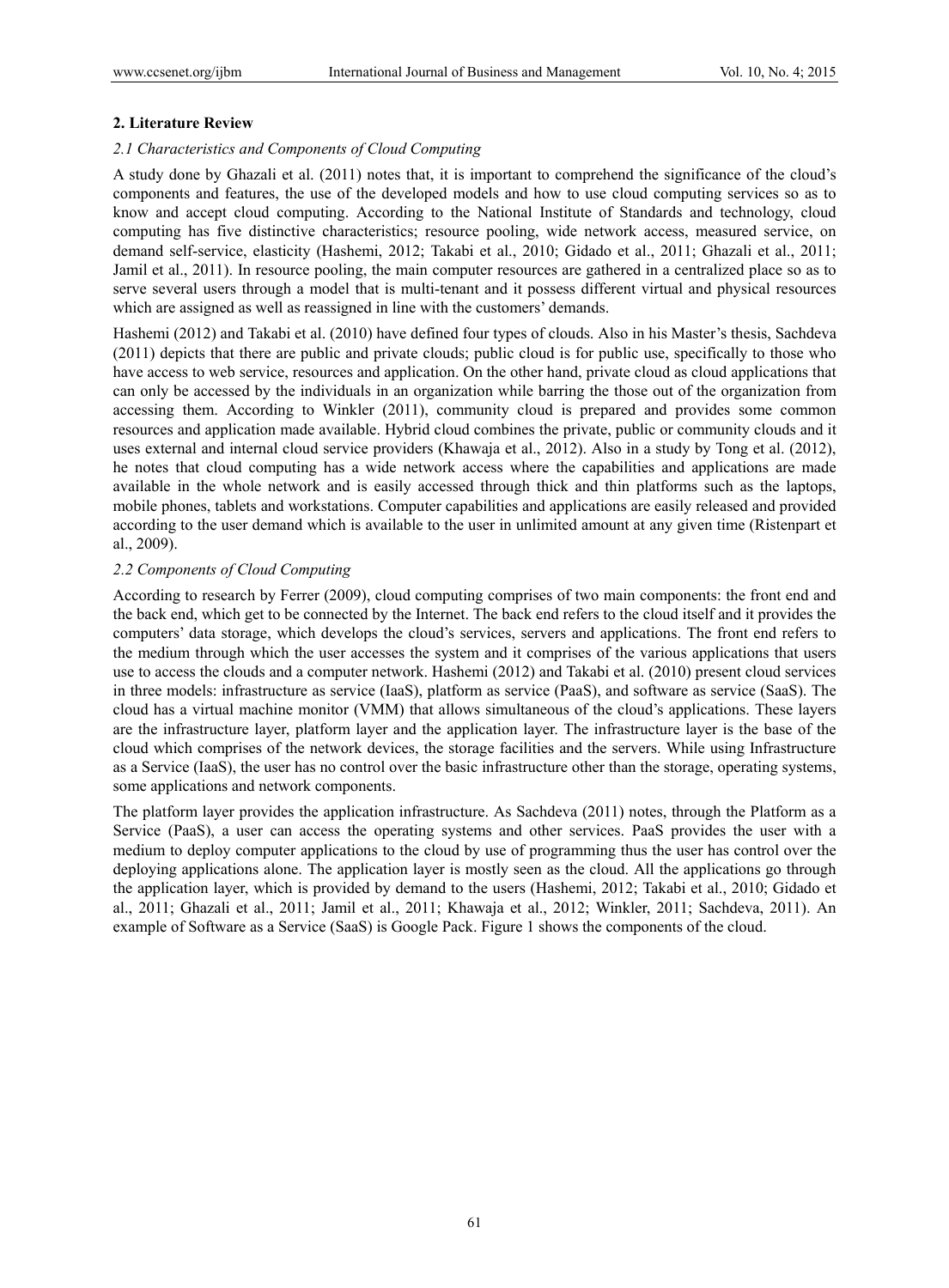

#### *2.3 Challenges of Cloud Computing*

In their research, Shravan et al. (2012) acknowledge that, for an e-government to be effective, it has to be reliable, easy to maintain and economical, although Middle East countries are among the richest counties in the world. Cloud has benefited millions of people because it has helped in closing the communication gaps among the residents of remote areas. Nonetheless, e-government in the Middle East has come under economic, political and social challenges (Parihar, 2011). Cloud computing challenges limit the governments' effort for effective use of e-government. According to Gopala et al. (2009) and Sheridan (2006), technical challenges such as system integration, management policies, data scaling, disaster recovery, auditing, and replication are the most crucial, but with cloud computing, there are tools and technology that simplifies and eases the challenges

Software as a Service (SaaS) has proved to be difficult in its implementation and usage. A user with a computational need might be unable to find an appropriate application for his demand in the application layer, in which case the user has to buy and install that particular software physically in the computers (Voith et al., 2010). In cases where the venders allow the users to move to other new vendors, the user is charged a very high fee. It is difficult for Softwares as a Service to obtain cheap hardware and open source applications. The attacks on shared tenancy have increased by 24% in the past half a decade. Data from different users are stored in one particular computer although it is hosted on different virtual machines. Virtual machine should run concurrently although with no information of what other virtual machine is running.

Recently however, some researchers from Massachusetts Institute of Technology found out that one virtual machine can be used to copy another virtual machine's information by mapping the internal infrastructure of the cloud (Ristenpart et al., 2009). Mapping the internal infrastructure of the cloud causes a data breach. From the findings of the research, the world is made aware of the vulnerability of the cloud servers and how it could be exploited by criminals. Cloud attackers are targeting the operations of the cloud users as they try to get unauthorized access to information and data (Cloud Security Alliance, 2010). Various types of malwares that cloud attackers are using to gain access to data. According to Keizer (2009), the attackers use the malware to infect the servers in the cloud. After accessing unauthorized data, the malware hides the files and operating systems from the users' security programs and antivirus. The malware gives the attacker complete access to a users' data and they can manipulate it as if the owner is the one doing it.

Botnet is a malware that maximizes on the vulnerability of the system. It allows opening of backdoors by the hackers without the authorized users' knowledge. Most cyber criminals use botnet to abuse the cloud through flooding the server with bogus messages, denying the authorized user access, cyber bullying or tying the system up (Ferrer, 2009). Recently, it is rumored that the cloud could be the attackers' launching pad where they can launch brute force. A brute force is a strategy that can break encrypted data by trying password combinations of decryption keys. When a user hosts his data with the cloud service providers, he entrusts confidential and a very large amount of information to the providers. The risk of hosting such data to the cloud service providers is that the rogue service providers mine the same data and resell it to the users' who can be an individual, an organization or a country, enemies of competition resulting to a leakage of data (Proofpoint, 2009). One an enemy gets a country's' data, that country is vulnerable to terrorist attacks.

### *2.4 Future Trends in Cloud Computing*

Most governments in the Middle East, especially Kuwait , Qatar, Cyprus, United Arab Emirates and Jordan, are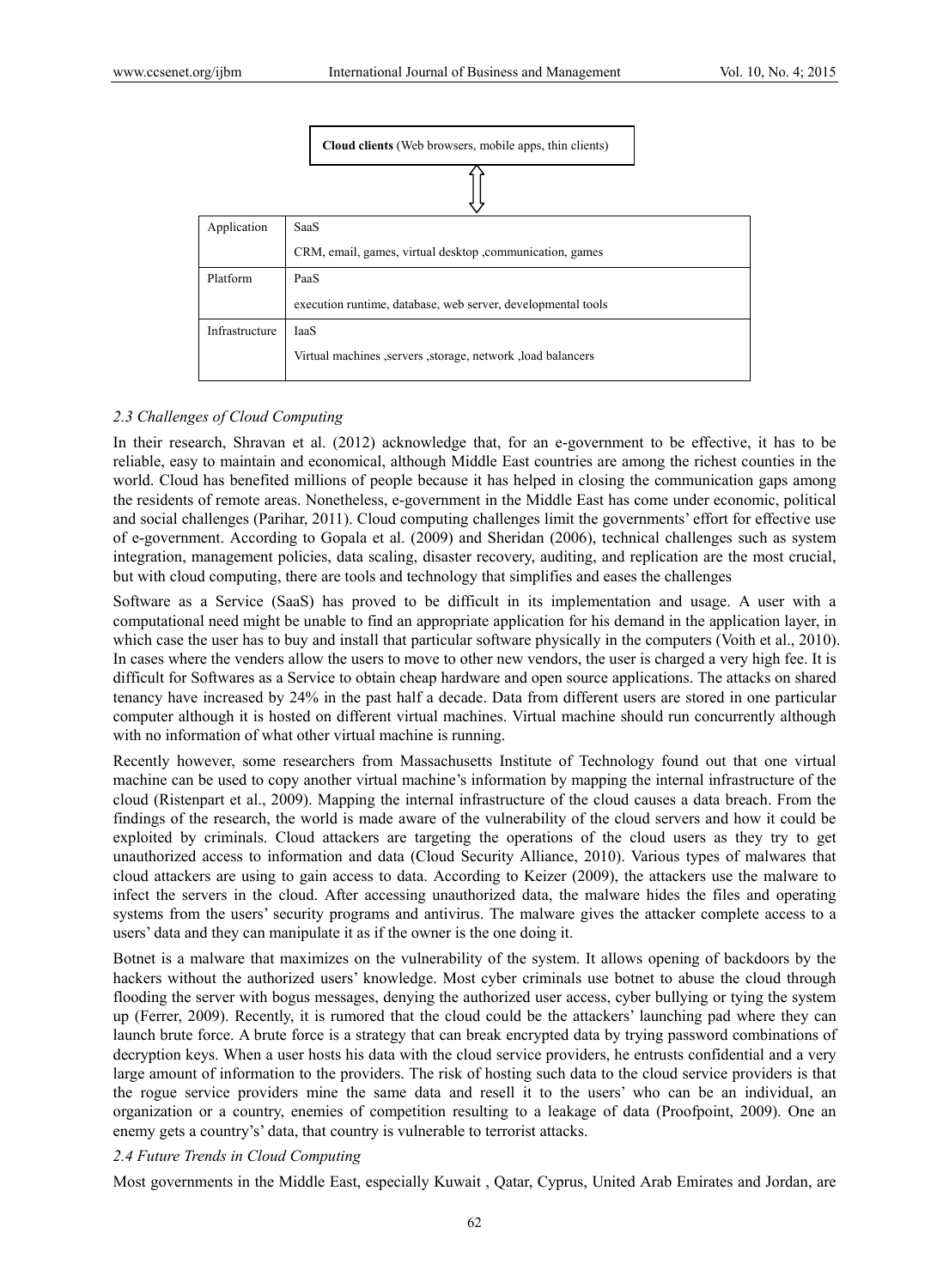doing their best to promote cloud services to aid in daily activities that are in direct interaction with it citizens (Layne, 2001). As Tamizi et al. (2003) and Shravan et al. (2012) acknowledge, e-government is a cloud service that provides services to the citizens such as access to information which gives them an opportunity to participate in the economic and social development of their country. Tamizi et al. (2003) and Parihar et al. (2011) define e-government as the use of ICT to improve the effectiveness and efficiency, comparability of financial information and transparency within and between the government and its citizens, subordinate organizations and private sector. According to research by Sheridan (2006) and Gopala et al. (2009), e-government provides the government with services such as digitization of tax information, records, collection and dissemination of data, election process and its management.

With the continuing evolution of technology, it will reach a time when cloud computing will be so overwhelming that it will have to retain just its computing name although it will be evolving as an approach to technology. The cloud service providers have not yet found the perfect fit-for-fit and function for the whole demand market. Because of this, there have been several occasion of failed cloud service of the lack of the software until installed physically but in the near future technology will have developed to a point where all this applications will be possible by just a click of a button (Guo et al., 2012). In time, centralized data will be of big advantage to the users where many will gain the expertise to establishing databases in the cloud that cloud dispenses information easily available such as wide range of clinical data that will ensure better health care. Devices such as mobile phones, in their smaller and thinner size, will take over computers where they will contain all the computing capabilities and application. With such mobile phones, the use of clouds will be closer and easily accessible than ever (Tong et al., 2012).

# *2.5 The Significance of Cloud Computing to Governance in the Middle East*

The increased desire of the Middle East region to increase their 24 hour all week services, communication and report issues has strongly motivated many governments to invest in cloud computing. An example of the case in Karnataka where centuries-old records for land registry are being digitalized (Weinman, 2012). The significance of the above process is to eliminate corruption and inefficiencies by showing taxes owed and proof of ownership. In fostering good service provision to Middle East citizens, the government of Karnataka uses the Bhoomi project, meaning land, to make transparent records for better auditing by the local government and easy access to information needed for effective service provision to residents. The eSeva is another initiative in Telangana state that allows, direct payment of telephone bills, utility and municipality taxes by citizens from the state's website (Kling, n.d.).

# **3. Type of Applications Used by the Governments**

# *3.1 Government to Government*

This application involves the sharing of electronic information/data between organizations, government agencies and departments, the aim being to improve communication, data sharing and data access. The Middle East just as any other region within federal governments is driven by factors amongst, funding and budgeting of its citizens and the Open Government Directive legislation. Through systems and information sharing, the Middle East governments are able to reduce IT costs, streamlining procedures at government offices, citizens are also able to access information using internet. Qualifications for funding and project grants are also fastened.

# *3.2 Government to Business*

It refers to a non-commercial online interaction between commercial business sectors and the central and local government rather than private individuals. The aim is to for the government to provide advice and business information on governments best e-practices.

# *3.3 Government to Citizens*

This refers to the communication link between the private residents or individuals and the government. It often accentuates to the communication-taking place communication and information technologies (ICTs) but may also involve media campaigns and direct mails. The cloud computing application can take place at the local level, state or federal level.

# *3.4 Government to Employee*

Similarly, this is an on-line interaction between the government and its employees. The application is an instantaneous tool for communication that helps in educating employees on government plans, promoting knowledge and bringing them together. It also provides the possibility of employees accessing information in regard to benefits policies, compensation learning civil right laws and training opportunities. Software for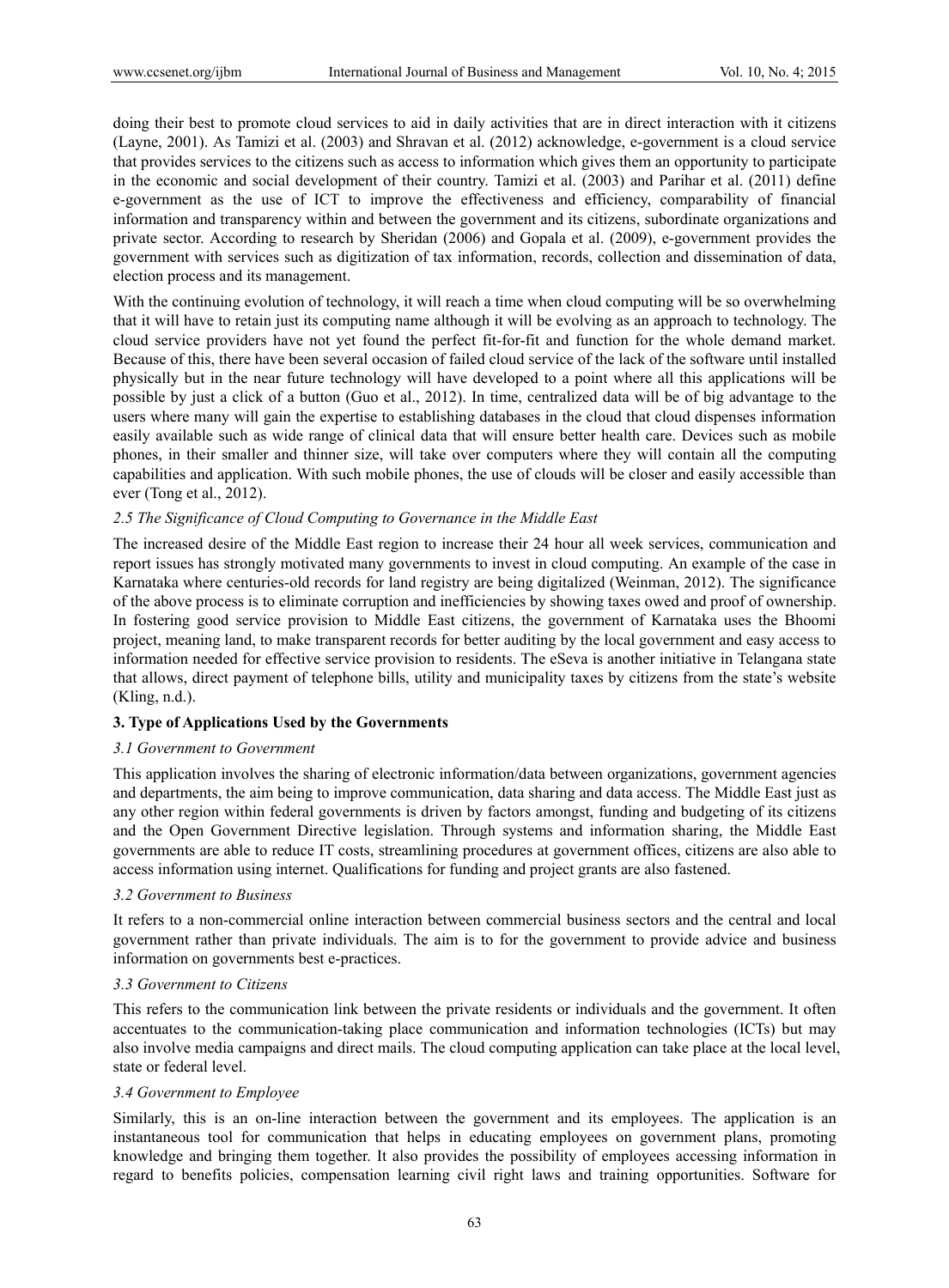maintaining records and personal information of employees is also included.

#### **4. Methodology**

As a methodology, this research paper seeks to gather information about cloud computing for e-government in the Middle East mostly from previous studies, journals, and books on the same topic. I apply theories used by Richard, et al. (2009), Probst and Raisch (2005) and Megicks (2001) in their works where they note that government have embarked on e-government programs and services to enable exchange of information and access to services such as land management, tax, e-health, electronic payment, e-procurement, and business registration. Their theoretical framework is significant because the ICT sector in the Middle East region has been on the rise significantly due to high rates of subscriptions, mobile data demand, and competition, thus the use of cloud computing in e-government is significant. Using secondary research will enable this paper to gather a wide variety of information from this topic. The advantage being that it is possible to analyze different researches and thus come up with a viable conclusion and effective recommendations.

#### **5. Analysis**

#### *5.1 Ways in Which the Middle East has Used Cloud Computing in E-Governance*

Major commitments have been made by the Middle East government to reform and modernize government with the aim of broadening access to services provided by the government, achieve greater efficiency and improve service levels. The ultimate aim of e-governance is to centralize, seamlessly make government services cohesive to its end-users.

### *5.2 Media*

Middle East media companies are increasingly using cloud computing to boost revenues and as a means of storing valuable on-line business information. The valuable technology allow media companies to share information at any time as long as they have internet access. Investment of money in cloud-based businesses is equally on the rise within the region. The traditional computer sharing of data has since faced off and the result has seen media companies save money on maintenance and equipment costs. Purchase of media software and hardware is also done electronically in most media houses.

A case of Dubai where media technology experts hold seminars to plan and discuss ways of strengthening e-broadcasting has generated great profit to their companies. Data has been moved to more virtual environments that has helped address various concerns on safety. Proper backing up of business information for easy recovery during any disaster has proved efficient. The remarkable progress has been realized by various media companies such as Etisalat, which is based at Abu Dhabi, the aforesaid signed a cloud agreement with Huawei to strengthen their profit margin and customer base. The two companies are planning a partnership of providing more innovative technologies that also includes computing services. Amazon.com has also opened an annual start-up challenges that allows businesses emerging from the Middle East to compete for cash that tunes to 100,000 US dollars. The latter is meant for credit and cash to be used for cloud computing services. One condition of eligibility for start-ups is to describe their business plans and demonstrate ways in which cloud computing services are factoring in their eligibility.

#### *5.3 Disaster Recovery and Management*

The leading technology firm, Edarat Group in the Middle East and the Gulf region has recently partnered with Evault, their main aim is to support the capability of companies in Saudi Arabia and those in United Arab Emirates protect valuable data. The mechanism involves use of advanced project management techniques hence managing over 200 projects every year. The companies provide its regional users various Cloud Disaster Recovery services that are encrypted as Evault. The data recovery aims at virtual, secure cloud based environment. Both the private and public sector, has over the past few years, offered a strong corporative effort expanding the quantity of quality online services. The result has since encouraged various ICT communities to focus on diversifying and modernizing their local economies within their corresponding infrastructure.

The assessment of international players and regional market led to selection of EVault by Edarat due to its affirmed leadership in delivering disaster recovery services. Replication of the data managed to a top-tier network was very important to Edarat whereas, the Edarat customers were more concerned on the ability of EVault to provide them with en-to end encryption that would ensure their data always remained private and can comply with various regulatory requirements. The forester wave supported the decision, later named as Disaster-Recovery aimed at Service Provision, Q1 2014. EVault CDR has supported for the first time in the United Arab Emirates and Saudi Arabia (Marks & Lozano, 2010). The regional dispersion of state-or-art infrastructure in Qatar, UAE, Kuwait and Saudi Arabia users are currently able to outsource to Edarat their DR.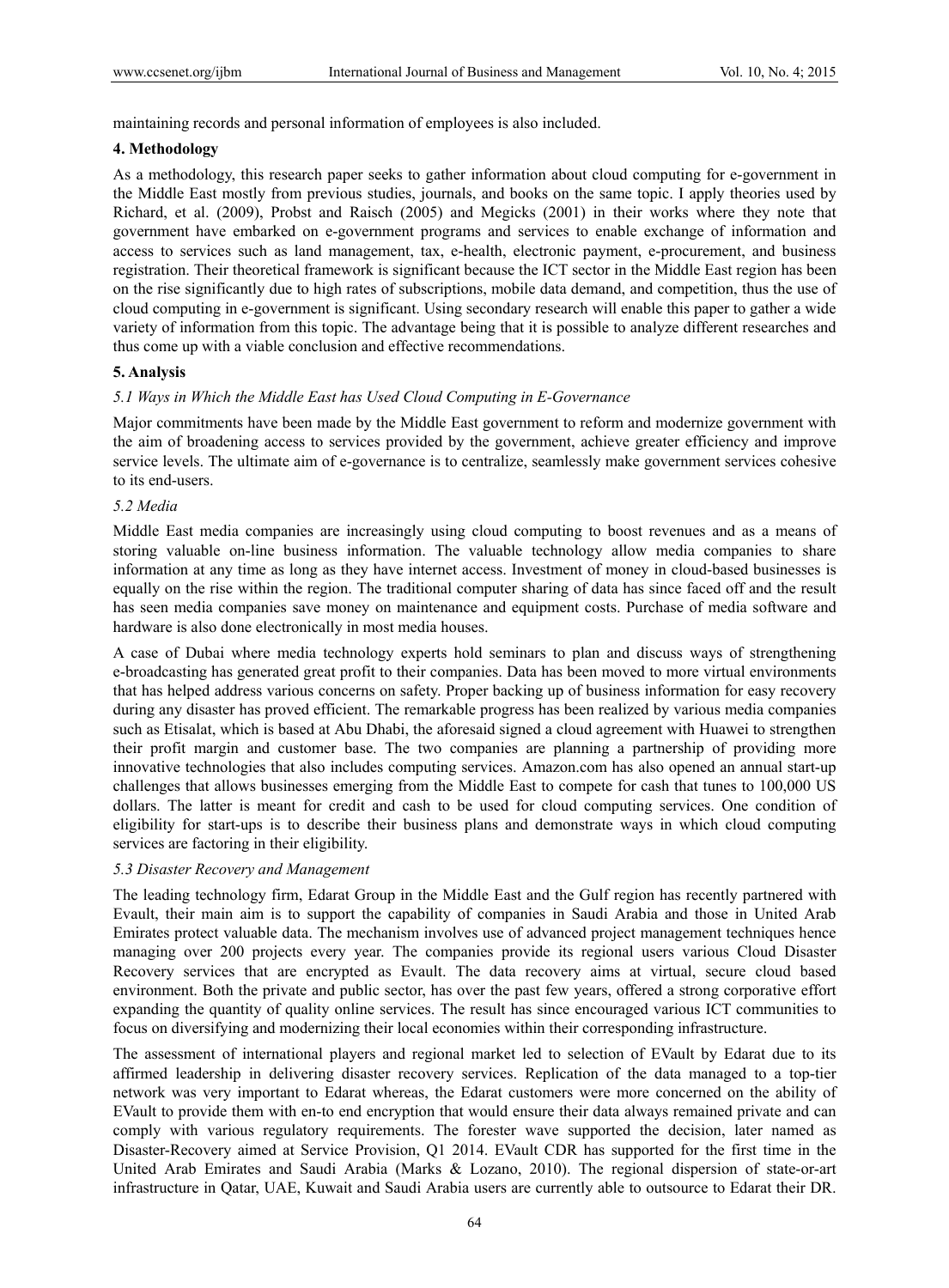Edarat further sponsored Evault at their  $9<sup>th</sup>$  yearly Datacenter Dynamics Converged in Dubai, The conference was well attended by over 28,000 data center professionals.

#### *5.4 Policy*

Middle East governments have developed modern suite of laws that strongly facilitate and support cloud computing and the digital economy. Saudi Arabia for example, has in place comprehensive privacy legislation besides intellectual property laws that are relevant to cloud computing. Kuwait and the United Arab Emirates have also developed data protection laws with independent privacy commissioners. The developments are significant to cloud users, owing to confidentiality. The users can now fully accept and adopt the cloud computing with confidence that stored private information stored wherever in the world is likely not to be disclosed by in unexpected ways by the cloud providers. Predictability of National privacy regimes are aimed at transparency and avoidance of unnecessarily burdensome cloud service providers restrictions. Example, being data controller's registration requirements and data transfers across border.

Cloud providers in the Middle East are consequently encouraged by experts to establish effective privacy policies, that can appropriately be used for cloud service and various business models they use. A case in point is the policy intended to gain ministerial approvals. The approval for privately-protected information is only processed or stored in any offshored and outsourced arrangements with pre-approvals. The pre-approvals are only done relevant portfolio ministers and sometimes the minister responsible for overseeing security and privacy that involves government information. Of special concern is, assessment of security risks. Agencies in the Middle East are helped to perform the aforesaid by a cloud security policy that adequately assesses security risks. To ensure the government reduces storage costs and take advantage of cloud computing, Saudi Arabia has initiated external storage and data processing that reside in well-secured and protected domains.

#### *5.5 Security*

The Middle East governments have a wide initiative that provides security monitoring services and joint authorizations to its citizens based on cloud computing foundation. The IT systems are managed in such a way to ensure comprehensive government-wide risk management. The approach include: integrated vetted approach, and applying federal security requirements consistently. The government allows its agencies to use leverage authorizations, reviewing security details, securing agency usage requirements and leveraging existing authorization. The Authorities dealing with security create requirements that incorporate government-wide baseline to be integrated, developed and approved. The government intelligence coordinate authorization packages provide continuous oversight monitoring and authorize security packages (Chuan, n.d.). Cloud Security Alliance organizations are closely linking with the Middle East governments to make concerted efforts that will use of best practices aimed at providing security assurance within cloud computing

### *5.6 Procurement*

To assist the Middle East government agencies and industry capability, commercial services are provided and transacted over an established website application. The purpose of e-procurement is to provide simple and easy ways to research, find, and procure commercial government services and products. Agencies and citizens can search for e-product categories using the software as service application (SaaS), make price quotes, product descriptions and links to more product, and service information. Government procurement is also supported using vehicles such as GSA advantage or GSA Schedule. Information on Apps.Gov are no-cost applications with 'government friendly' agreements of Terms of Service, obtained on social media. Users only have to hit the button SEND REQUEST, and they get a link to a social media coordinator agency who help them complete the request needed to use the tool in compliance with social media policy of the agency. Consequently, cloud based infrastructural service are supported by cloud PMO that works closely with the Federal Acquisition Service. FAS is mandated by the Middle East government to primarily operate on-line acquisition of government-wide use available services and products. Kuwait's Central Agency for Information Technology (CAIT) is pondering the use of cloud computing for storing data at government bodies, linking them in one system, seeking to upgrade the e-government.

# *5.7 Military*

The middle east governments such as Kuwait has established a data network that links over 56 governmental bodies, sharing electronic documents and data at a very high speed. The aim of using cloud computing is for easy data recalling and storage. A case of Kuwait cloud computing was established in 2006 and has achieved several projects involving data infrastructure that are needed to develop e-government that incorporates relevant official bodies. There also exist big Data military conferences and exhibitions that includes workshops involving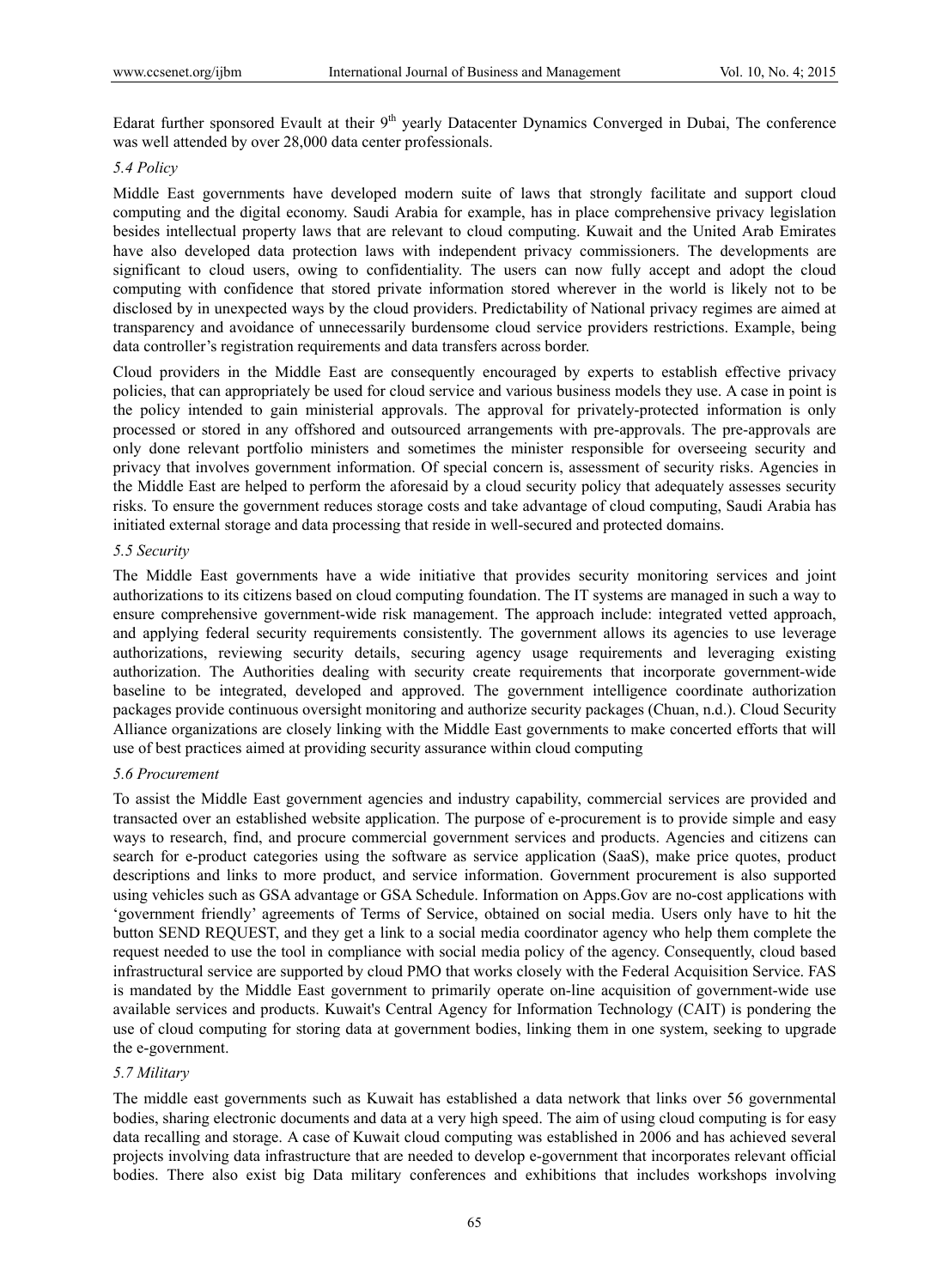renowned worldwide IT specialists, their role is to brief the government and participants from big local companies and official bodies on latest improvements and development s in cloud computing.

# **6. Comparison of Use of Cloud Computing by Other Governments in Providing E-Governance**

Most countries in the Middle East have increasingly acknowledging cloud computing and cloud projects through their various publications and guidance. However, some member states have no or rather very little guidance in e-government and cloud computing. Czech- Republic for example, public authorities have not managed to publish any guidance despite showing interest in cloud computing. The state's interest is reflected in their strategic document that was issued by the Czech Republic entitled Road to Digital Economy. In Finland, the situation is similar with minimal guidance that concerns specifically cloud computing. The Finish authorities have only published questions that relate closely to provision of cloud services, example is outsourcing processing of individual data.

The situation in the United Kingdom is interesting since, there exist no specific cloud computing guideline, but public authorities have been very active in publishing ICO Guidelines that are however only limited to data protection. Poland have a publication famous as the Finance Supervision Commission that was adopted in January 2013. The guideline is however just on specific finance project rather than general cloud computing guidance. The finance Supervision commission helps in environmental security and management of information technology in credit institutions and banks operating in the Polish market (Uden, 2013).

In Germany, The federation for Security and Agency in Information Technology was published in 2012 February. However, there exists no binding guidance document by German industries on cloud computing. The Italian Digital Agency, that is also the Italian public authority regarded as competent for digitalization of the Italian government, provided relating documents that helps in adoption of the cloud computing by Italian public authorities. An example is the features aiming at electronic systems digitalization in the public administration. It captures the possible cloud services that are to be adopted by the public administration, e-government architectural framework, cloud computing role of public administration, "OpenStack" project description as public administration acceptable standards, Public administration data centers cloud services. Interoperability, conformity, security management, requirements of resilience in public administration cloud computing and the classes of services.

Finally, very few countries have provided general guidance that is destined to its citizens and private entities. Examples of such countries include, Belgium. The Federal Public Economy in Belgium has published a cloud computing study that is entitled the "Economic opportunity for Belgium". The strategy offers a standard definition of cloud computing, explores and the legal framework necessary for cloud computing. In France, Similarly, The Information and Network Security Agency that was published in 2010, outsources information systems on cloud computing.

The Agency for Digitalization in Denmark has several papers and guides on cloud computing including that on initiatives of cloud audit assurance, new security models that are digitalized, and cloud legal framework and computing policies. Finally, Spaniards 'public authorities have a National Interoperability Framework that sets out the responsibilities, guidelines and principles in preservation and exchange of electronic information used by the public administration. The circulated guide for cloud security and privacy of companies in 2011 has different cloud computing levels, means of deploying services, and the legal reference frameworks. It is important to look at the main components and implications regarding privacy and security and the keys that will ensure success for usage of cloud computing services.

#### *6.1 Significance of Cloud Computing to International E-Governance*

E-governance provides a wide opportunity for serving citizens efficiently. ICT has potentially lots of advantages in the governance of any organization with enough efforts of building infrastructure, changing process and capacity enhancement .Increased technology generalization access by organizations and citizens present expectation and government demand. Governments are however very proactive in the cloud computing domain by examining its application, new ways of improving services, interaction and optimizing processes. Cloud computing is likely to prove an ideal solution to the many challenges faced by e-governments from development to implementation. Case studies of e-governance in some international organizations are discussed below:

#### *6.2 European Union*

The advancement of cloud computing services has advanced communication technologies in the EU. The development of innovative new large-scale business models has enhanced high- speed communications. The EU public authorities have adequately positioned themselves in adopting the new revolution in technology.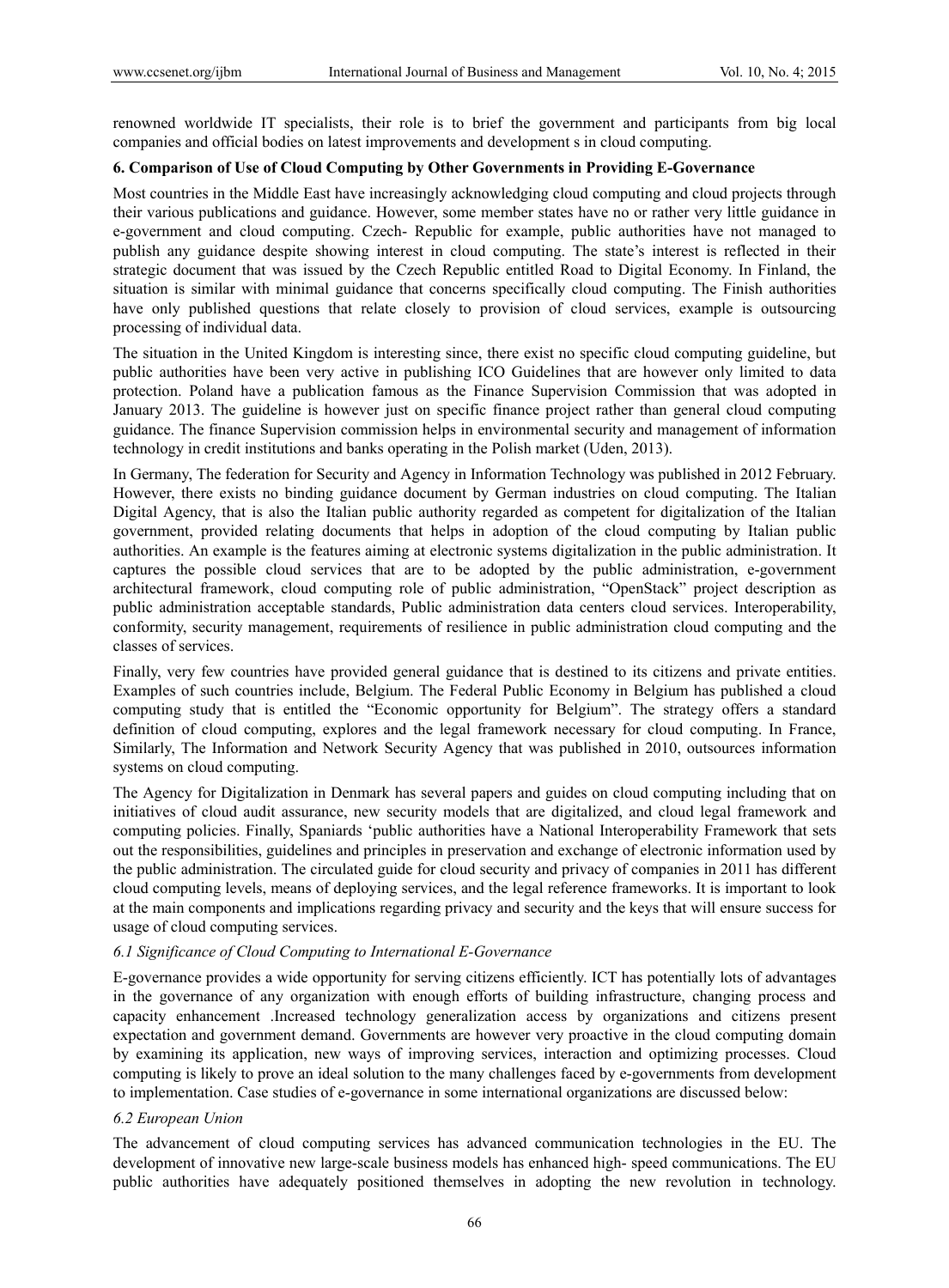Consequently, cloud computing is well acknowledged by authorities in EU and its member states. The EU framework of digital agenda developed in September 2012 has particularly revealed the great interest in cloud computing. The strategy for unleashing cloud potential in Europe was adopted by the European Commission. The strategy has resulted in adequate analysis of regulatory and overall policy technologies and landscape.

EU has encouraged use of cloud computing across all of its economic sectors. The key actions identified as urgent additional actions include: fair and safe contract conditions and terms, cutting through standards' jungles and establishing a partnership of European cloud. The parliament adopted a resolution following EU Commission of 2012 Strategy, based on the various EU existing instruments and digital agenda in the field of IT. Importantly, it presents the main challenges while examining various issues amongst: cloud as employment and growth instrument, the EU cloud and market, standards, of innovative solutions and public procurement, the cloud and consumer, civil law and intellectual property, law enforcement, fundamental rights and data protection. Finally, the publishing of other recent documents by EU Commission show correlation to cloud computing included is the Staff Working Report in 2014 that presents the cloud computing potential in Europe procurement.

#### *6.3 NATO*

The partnership by IBM in cloud computing implementation system has helped streamline the data collection by the NATO 28 member international alliance. The United States Federal government has already implemented cloud computing that helps them in military simulation developments, storage and collection of large amounts of data over stipulated time, and IT process stimulation. The private sector however, has implemented cloud computing to assist minimize energy expense, speeding up technological system development and improving their customer service (Rountree & Castrillo, 2013). NATO's solutions for surveillance, intelligence and reconnaissance among its 28 nations, has been developed by sue of cloud computing.

# *6.4 UN*

The millennium development goals are among cloud computing related endeavors. The aim is to help end extreme poverty by set eight targets worldwide in 2015. The efforts can be achieved through cloud implementation of recommendations by the UN Communication and Information Task Force. Cloud computing in UN is about localizing of e-governance for efficiency globally. Flexible and efficient opportunities, through cloud computing are distributed globally for social and economic stimulus (Talke, Salomo, & Kock, 2011).

#### **7. Conclusion**

In more ways than one, cloud computing has really help the Middle East countries not only in governance but in development as a region. Population growth and use of the internet in the Middle East has increased the demand and use of cloud computing making the development of the region raise due to their poise in the reliability and security of the cloud. Governments have already started e-government projects and in the next few years, citizen will have a personalized government portal (www.dubai.ae), Smart-ID card, development of e-government infrastructure, deployment of digital signature and upgrading of government websites with web 2.0 features.

Cloud computing in the Europe and Middle East countries involves the sharing of electronic information/data between organizations, government agencies and departments, the aim being to improve communication, data sharing and data access. They are driven by factors amongst, funding and budgeting of its citizens and the Open Government Directive legislation. Through systems and information sharing, the Middle East and European governments are able to reduce IT costs, streamlining procedures at government offices, citizens are also able to access information using internet. Qualifications for funding and project grants are also fastened. Unlike Middle East cloud computing in Europe has no specific guidelines but their public authorities have been very active in publishing ICO Guidelines that are however only limited to data protection. Unlike Europe, Middle East government agencies, and commercial services are provided and transacted over an established website application. The purpose of e-procurement is to provide simple and easy ways to research, find, and procure commercial government services and products.

## **8. Recommendations**

While the adoption of cloud computing in the Middle East is expected to continue rising as people adopt the very latest of technologies, a lack of effective services and reliable vendors is hampering this process, thus something needs to be done with regards to this aspect. Public cloud is yet to be adopted largely because there is a lack of established and reliable vendors.

Another challenge that rocks the region is the shortage of skills in IT. The IT environment in the Middle East is changing rapidly yet the number of the right personnel and talent to deal with the surging numbers is low. Therefore, governments need to invest in the right personnel from their regions.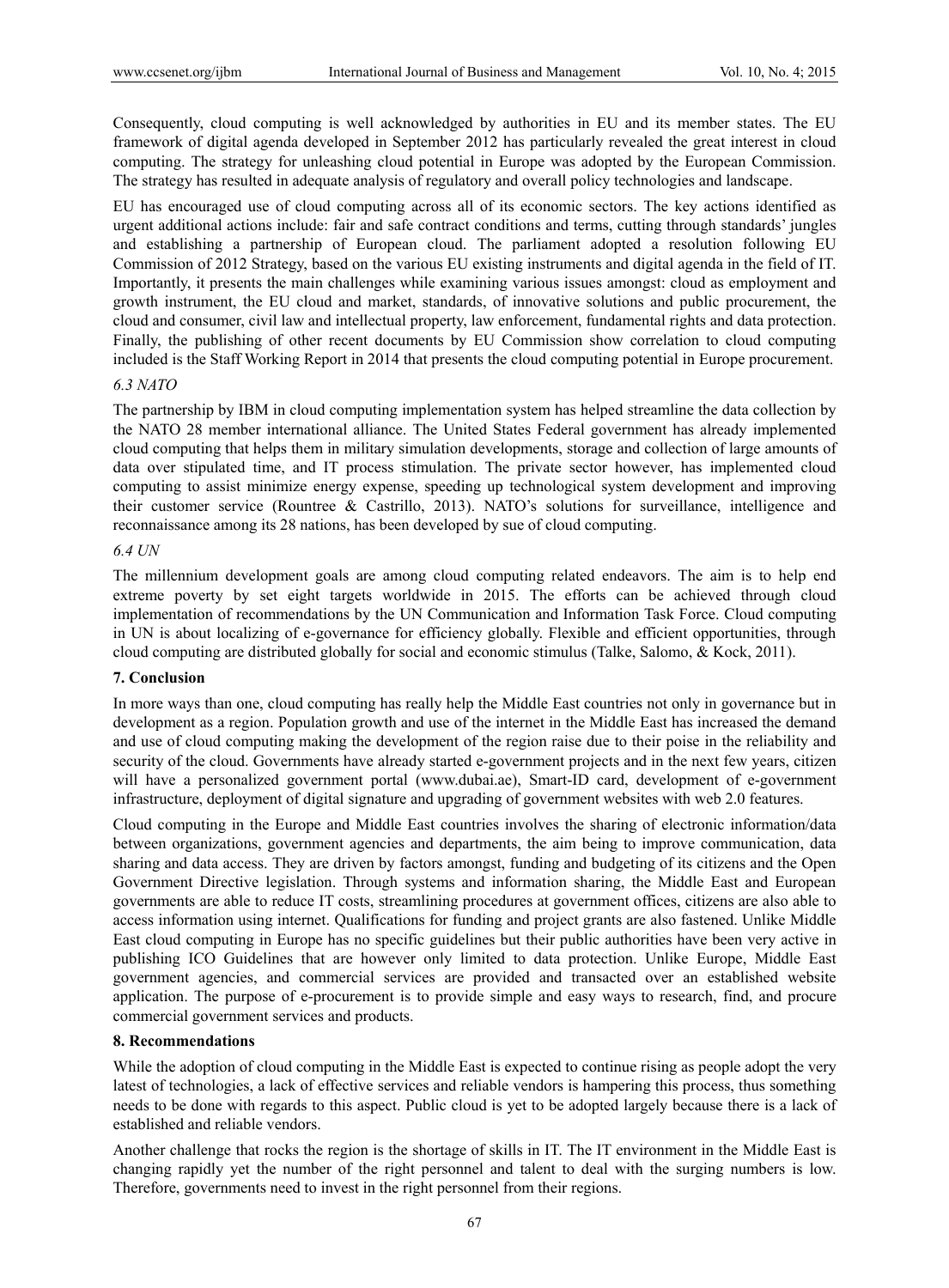The IT sector as a whole also needs investment from everyone and not just the governments. Smalls businesses also need to be involved to ensure that everyone is part and parcel of the process.

#### **References**

- Cloud Security Alliance. (2010). *Top threats to cloud computing*. Retrieved from http://www.cloudsecurityalliance.org/topthreats/csathreats
- Ferrer, M. C. (2009). *Zeus in the cloud*. Retrieved from http://comunity.ca.com/blogs/securityadvisor/archive/2009/zeus-in-the-cloud.aspx
- Firdhous, M., Ghazali, O., & Hassan, S. (2011). *Trust and Trust Management in Cloud Computing*–*A Survey*. Inter Networks Research Group.
- Ghaffari, A. R. (2010). *Cloud computing systems: Sample, Applications, Challenges.* M.Sc. Thesis, Shahid Beheshti University, Tehran.
- Gopala, K., Vishnu, V. V., & Madhusudhana, R. (2009). *Service Oriented Architecture for E-Governance*.

Gruman, G. (2008). *What cloud computing really means.* Info World.

- Jamil, D., & Zaki, H. (2011). Security Issues in Cloud Computing and Countermeasures. *International Journal of Engineering Science and Technology*, *3*, 2672-2676.
- Keizer, G. (2009). *VMware bug allows Windows hack to attack Macs*. Computer world. Retrieved from http://www.networkworld.com/news/2009/041509-vmware-bug-allowswindows
- KPMG. (2011). *The Cloud Changing the Business Ecosystem*. Survey report. Retrieved from http://www.kpmg.com/in/en/issueandinsights.com
- Krissi, D. (2008). *Distinguishing Cloud Computing from Utility Computing*.
- Kuldeep, V., Shravan, S., & Amit, R. (2012). A Review of Cloud Computing and E-Governance. *International Journal of Advanced Research in Computer Science and Software Engineering, 2*(2).
- Kyriazis, D., Oberle, K. T., Voith, T., & Oliveros, E. (2010). A Real-time Service Oriented Infrastructure. *International Conference on Real-Time and Embedded Systems (RTES 2010)* (Singapore). http://dx.doi.org/10.5176/9789810876548\_R47
- Layne, K., & Lee, J. (2001). Developing fully functional e-government: A four Stage model. *Government Information Quarterly*, *18*, 122. http://dx.doi.org/10.1016/S0740-624X(01)00066-1
- Monsef, M., & Gidado, N. (2011). *Trust and privacy concern in the Cloud.* 2011 European Cup, IT Security for the Next Generation, 1-15.
- Proofpoint. (2009). *Outbound email and data loss prevention in today's enterprise, 2009.* Sunnyvale, C. A: Proofpoint.
- Qaisar, S., & Khawaja, F. K. (2012). Cloud Computing: Network/Security Threats and Countermeasures. *Interdisciplinary Journal of Contemporary Research in Business*, *3*(9), 1323-1329.
- Ristenpart, T., Tromer, E., Shacham, H., & Savaga, S. (2009). *Hey, you get off my cloud: Exploring information*  leakage in third-party compute clouds. In proceedings of the 16<sup>th</sup> ACM conference on Computer and communications security, New York, NY: ACM Press.
- Sachdeva, K. (2011). *Cloud Computing: Security Risk Analysis and Recommendations*. Master Thesis, University of Texas, Austin, 2011.
- Safari, H., Mohammadian, A., Tamizi, A. R., Farazmand, E., & Moslehi, A. (2003). *Iran's Ministry of Commerce*  E-GovernmentMaturity Model. *Quarterly Journal of Knowledge Management*, *63*, 53-78.
- Sheridan, W. (2006). *Electronic Government in Developing and Developed Countries: The Basics*. Commonwealth Centre for e-governance, Ottawa, Canada,
- Siani, P. (2012). *Privacy, Security and Trust in Cloud Computing.* HP Laboratories, appeared as a book chapter by Springer, UK.
- Soleimanian, F., & Hashemi, S. (2012). Security Challenges in Cloud Computing with More Emphasis on Trust and Privacy. *International Journal of Scientific & Technology Research*, *1*(6), 49-54.
- Takabi, H., Joshi, J. B. D., & Ahn, G. (2010). Security and Privacy Challenges in Cloud Computing Environments*. IEEE Security Privacy Magazine*, *8*, 24-33. http://dx.doi.org/10.1109/MSP.2010.186